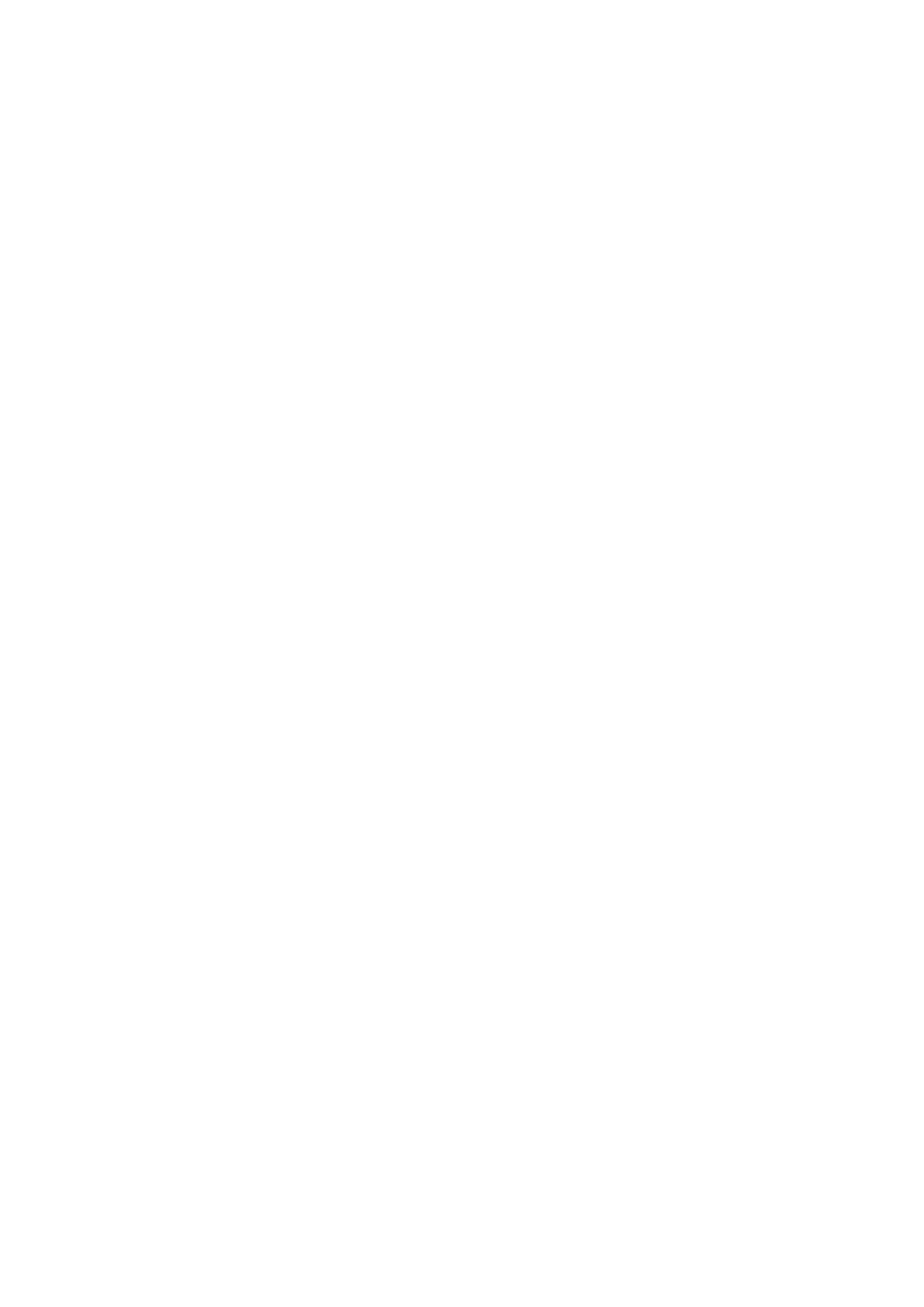

### **1 Participant**

| Organisation          |  |
|-----------------------|--|
| <b>Postal address</b> |  |
| Postal code           |  |
| Town                  |  |
| Website               |  |
| <b>Business ID</b>    |  |

# **2 Person in charge of the Energy Efficiency Agreement**<sup>1</sup>

<span id="page-2-0"></span>

| Name                        |  |
|-----------------------------|--|
| Job title                   |  |
| Site <sup>2</sup>           |  |
| Postal address <sup>2</sup> |  |
| Postal code <sup>2</sup>    |  |
| Town <sup>2</sup>           |  |
| <b>Telephone</b>            |  |
| <b>Mobile</b>               |  |
| E-mail                      |  |

## **3 Property stock included in the agreement**

In general, the Participant includes all energy use<sup>3</sup> under its control in the Property and Building Sector Energy Efficiency Agreement. In addition to joining this Rental Housing Property Action Plan, the Participant joins the Commercial Property Action Plan of the Property and Building Sector Energy Efficiency Agreement, if necessary<sup>4</sup>.

The property stock presented in section 4 of the Accession details represents the entire residential building stock that is under the control of the organisation and within the scope of this Action Plan<sup>5</sup>:

<span id="page-2-1"></span>**Yes** □ starting point

**No exclusion and jus[t](#page-2-1)ifiable grounds for it<sup>5</sup> must be presented in a separate attachment to <b>No** the accession document<sup>6</sup>

<sup>1</sup> 1 The person in charge of the agreement acts as a contact person in matters related to the implementation of this Action Plan, and also as the building type-specific person in charge, unless such persons are not specified separately.

<sup>&</sup>lt;sup>2</sup> Please leave this field empty, if the site details of the Participant's Person in charge of the Energy Efficiency

Agreement are the same as the corresponding details of the organisation above.

<sup>3</sup> Electricity, heat and fuels

<sup>4</sup> Does not apply to the municipalities or joint municipal authorities which have joined the Municipalities' Energy Efficiency Agreement and which primarily include, in accordance with the said agreement, the rental housing companies and right-of-occupancy housing companies owned partially or fully by them in the Rental Housing Property Action Plan of the Property and Building Sector Energy Efficiency Agreement.

<sup>&</sup>lt;sup>5</sup> In general, the Participant includes the entire residential building stock under its control in the Property and Building Sector Energy Efficiency Agreement. If the Participant so wishes, it may, however, exclude buildings from the Property and Building Sector Energy Efficiency Agreement, if the buildings are protected by a plan based on the Land Use and Building Act, or protected under the Decree on the Protection of State-owned Buildings or the Act on the Protection of the Built Heritage, or are located on a site inscribed on the World Heritage List of the Convention concerning the Protection of the World Cultural and Natural Heritage, or if the buildings are subject to an agreement on the protection of buildings between authorities.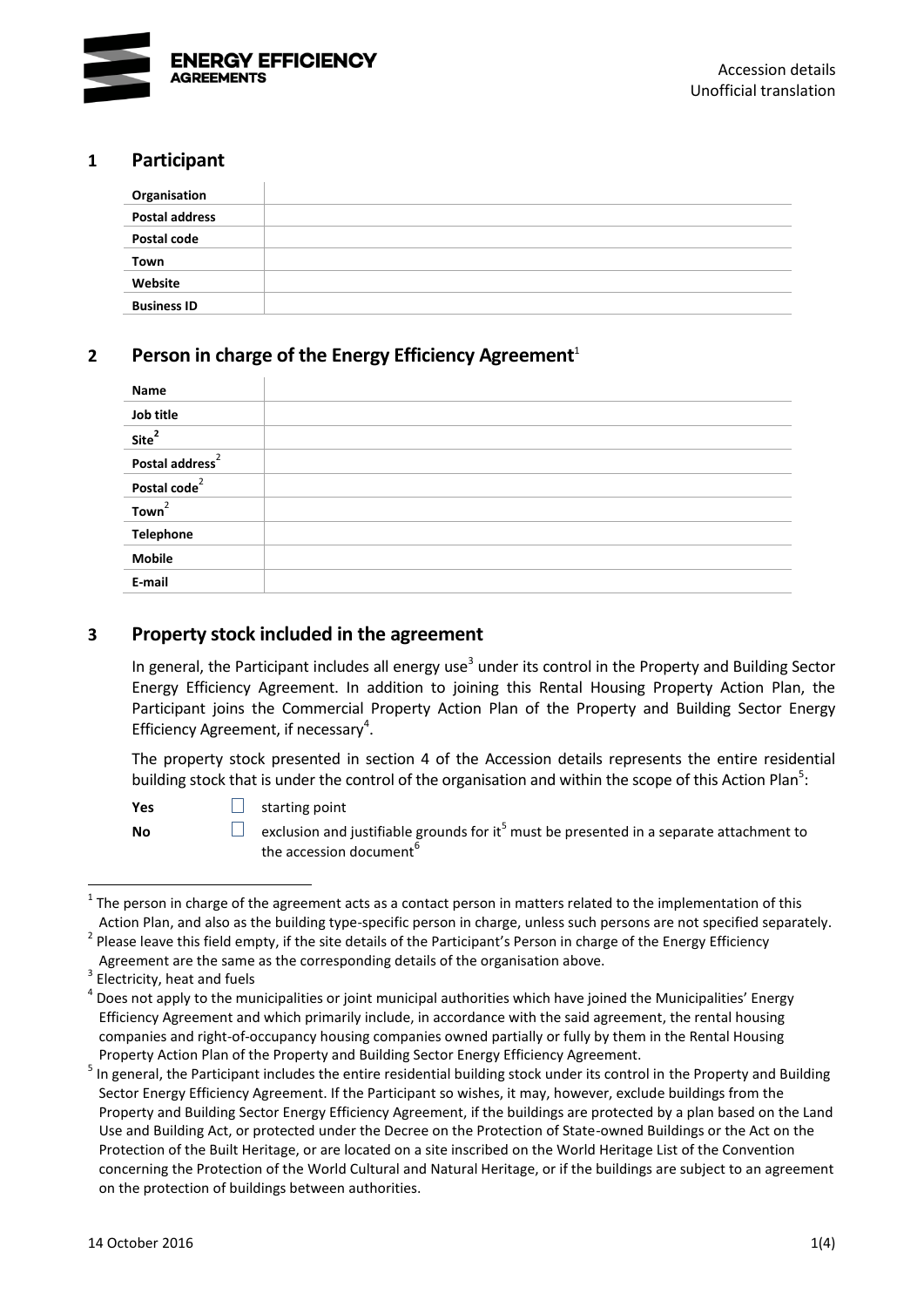

### **4 Property stock on accession in** \_\_\_\_\_\_\_\_

The following table presents the total property stock that is included in the target group of this Rental Housing Property Action Plan, is under the under the control of the Participant, and is included in the agreement<sup>8</sup>.

7

#### **Total property stock:**

<span id="page-3-1"></span>

| Number of sites          | pcs            |
|--------------------------|----------------|
| Number of dwellings      | pcs            |
| Floor area <sup>9</sup>  | $m^2$          |
| Building volume (heated) | m <sup>3</sup> |

#### **Building types in the property stock**

As referred to in section 3.5.1 of the Action Plan, many obligations and actions of the Participant take place at the building type level. The building types included in the Action Plan are residential blocks of flats<sup>10</sup> and terraced and detached houses<sup>11</sup>.

<span id="page-3-2"></span><span id="page-3-0"></span>The Participant's total property stock presented in the table above is divided in the tables below by building type and by age group, based on the year of construction.

#### **Blocks of flats**[10](#page-3-0)**by age group:**

|                          |                | $1959$ | 1960-1979 | 1980-2005 | 2006-2016 | >2017 |
|--------------------------|----------------|--------|-----------|-----------|-----------|-------|
| Number of sites          | pcs            |        |           |           |           |       |
| Number of dwellings      | pcs            |        |           |           |           |       |
| Floor area <sup>9</sup>  | m <sup>2</sup> |        |           |           |           |       |
| Building volume (heated) | m <sup>3</sup> |        |           |           |           |       |

### **Terraced and detached houses**[11](#page-3-2) **by age group:**

|                          |                | $1959$ | 1960-1979 | 1980-2005 | 2006-2016 | >2017 |
|--------------------------|----------------|--------|-----------|-----------|-----------|-------|
| Number of sites          | pcs            |        |           |           |           |       |
| Number of dwellings      | pcs            |        |           |           |           |       |
| Floor area <sup>9</sup>  | m <sup>2</sup> |        |           |           |           |       |
| Building volume (heated) | m              |        |           |           |           |       |

7 The year of the property stock data presented in the tables in section 4.

 $^6$  The attached report must include the area and volume data that correspond with the residential building stock data presented in section 4 also for the sites excluded from the scope of the agreement.

 $^8$  If the Participant indicates in section 3 above that part of its property stock that is included in the target group of this Action plan will be excluded from the scope of this agreement scheme, the data corresponding with the data in this section must be presented in a separate attachment also for the excluded property stock, together with the grounds for the exclusion.

<sup>&</sup>lt;sup>9</sup> Dwelling's floor area, the calculation is based on boundary lines determined by the use. It does not include balconies or, for example, in detached houses, mechanical rooms, unheated spaces, separate storage facilities, basements, etc.

<sup>10</sup> Including categories 03 "Blocks of flats" and 13 "Residential buildings for communities", according to the classification of buildings by Statistics Finland

 $11$  Including categories 01 "Detached and semi-detached houses" and 02 "Attached houses", according to the classification of buildings by Statistics Finland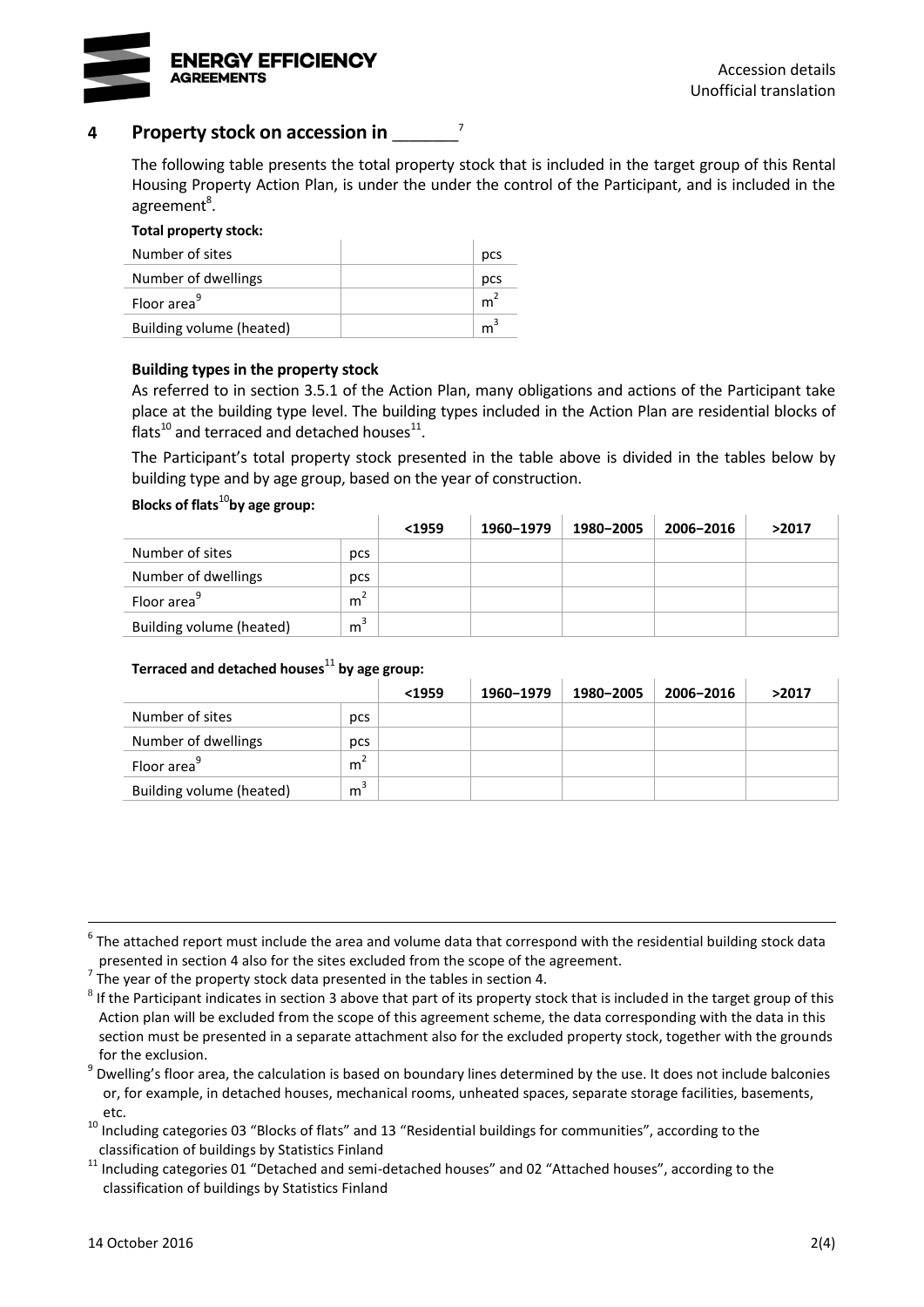

### **5 Energy use and water consumption in** \_\_\_\_\_\_\_\_\_\_

The table below presents the Participant's energy use that corresponds with the total property stock presented in section 4 above. The data is the data that represents the Participant's normal operation during the latest calendar year available at the time of accession.

<span id="page-4-2"></span><span id="page-4-0"></span>12

The energy use includes the total consumption of the real estate electricity, heat and fuels, where the share of heating is normalised to the appropriate reference location, on the basis of the site location.

| Electricity <sup>13</sup> | <b>MWh</b>     |                                                      |
|---------------------------|----------------|------------------------------------------------------|
| Heat                      | <b>MWh</b>     |                                                      |
| Fuels <sup>14</sup>       | <b>MWh</b>     |                                                      |
| <b>Total</b>              | <b>MWh</b>     |                                                      |
| Water consumption         | m <sup>3</sup> |                                                      |
| Heating electricity       | <b>MWh</b>     | Estimated share of the electricity consumption above |

### **6 Indicative energy savings targets for 2020 and 2025**

The Participant sets an indicative quantitative energy savings target (MWh) for the period 2017–2025<sup>15</sup>.

If the Participant has participated in the Energy Efficiency Agreement in 2008–2016 and wants to use the savings reported into the monitoring system of the Energy Efficiency Agreement scheme concerning the actions implemented during the period of 2014–2016, the Participant can alternatively set an indicative energy savings target (MWh) for 2014–2025 $^{16}$ .

<span id="page-4-1"></span>**The Participant sets an indicative energy savings target (MWh) for the agreement period 2017–2025 below: The Participant sets an indicative energy savings target (MWh) for the agreement period 2014–2025 below:**

The Participant's indicative quantitative energy savings target (MWh) for 2020 and 2025, in accordance with the agreement<sup>[15,](#page-4-0) [16](#page-4-1)</sup>, is calculated in the table below from the Participant's total energy use at the time of accession, presented is section 5.

#### **Energy savings targets set for the agreement period:**

| Intermediate target for 2020   | $MWh^+$ | The target must be at least $4\%^{18}$         |
|--------------------------------|---------|------------------------------------------------|
| <b>Overall target for 2025</b> | $MWh^+$ | The target must be at least 7.5% <sup>18</sup> |

 $12$  The vear of the data presented in the table in section 5.

<sup>13</sup> Includes only the real estate electricity, not the dwellings' electricity consumption. Includes the real estate electricity used for heating.

<sup>&</sup>lt;sup>14</sup> For example, oil, natural gas, wood chips (Note! Heat generated by fuels is not included under "Heat"). Net heat contents published by Statistics Finland are used as the conversion factors for energy unit (publication from 2014: [http://pxweb2.stat.fi/sahkoiset\\_julkaisut/energia2014/html/suom0018.htm](http://pxweb2.stat.fi/sahkoiset_julkaisut/energia2014/html/suom0018.htm) ).

<sup>&</sup>lt;sup>15</sup> The Participant sets an indicative energy savings target of at least 7.5% for 2017–2025 and an intermediate target of 4% for 2020. The Participant's energy use in the target years 2020 and 2025 is not required to be lower than the baseline included in the agreement.

<sup>&</sup>lt;sup>16</sup> The Participant sets an indicative energy savings target of at least 10.5% for 2014–2025 and an intermediate target of 7% for 2020. The Participant's energy use in the target years 2020 and 2025 is not required to be lower than the baseline included in the agreement.

<sup>17</sup> For example, if the total energy use (section 5) is 1,000 MWh and the target is set for the agreement period 2017– 2025, the participant's intermediate target for 2020 must be at least 4%, i.e. 40 MWh – correspondingly, for the period 2014–2025 at least 7%, i.e. 70 MWh.

<sup>&</sup>lt;sup>18</sup> Note! The intermediate target for 2020 must be at least 7% and, correspondingly, the target for 2025 must be at least 10.5% of the energy use presented in section 5, if the participant sets the target for the period 2014–2025.

 $19$  For example, if the total energy use (section 4) is 1,000 MWh and the target is set for the agreement period 2017– 2025, the participant's overall target for 2025 must be at least 7.5%, i.e. 75 MWh – correspondingly, for the period 2014–2025 at least 10.5%, i.e. 105 MWh.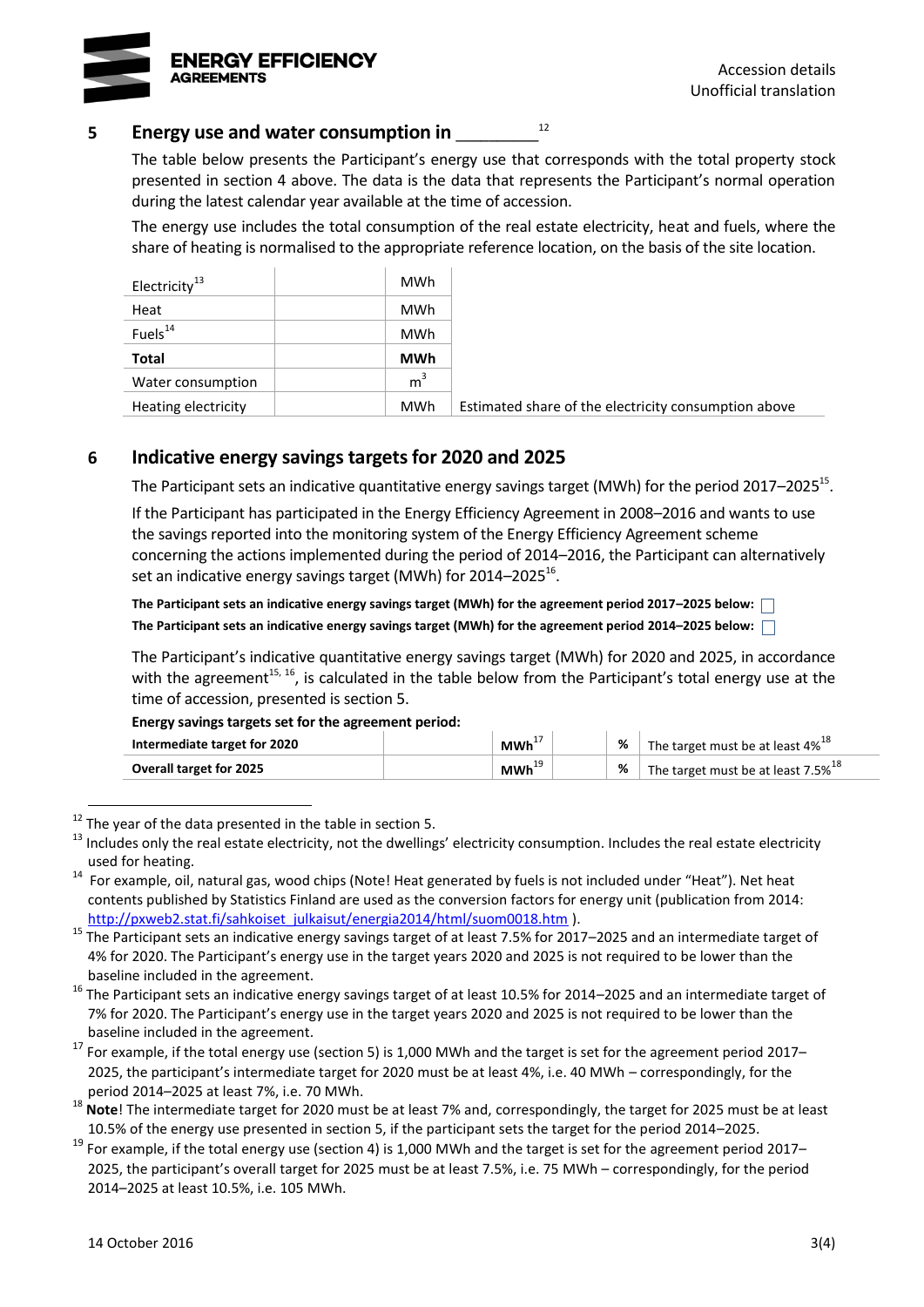

# **7 Annual reporting of the Energy Efficiency Agreements – energy data**

We request authorisation for Motiva Ltd to annually hand over to Statistics Finland the energy data (electricity, heat and fuels) gathered for the annual reporting of the Property and Building Sector Energy Efficiency Agreement 2017–2025, to be used for the purpose of statistics. The authorisation makes it possible to use the gathered energy data in the energy statistics on the service sector produced by Statistics Finland and in the related development.

The principles governing the processing and confidentiality of the data of Statistics Finland can be found in the Finnish Statistics Act.

<http://www.finlex.fi/fi/laki/ajantasa/2004/20040280>

#### **Authorisation**

We authorise Motiva Ltd to annually hand over to Statistics Finland the energy data (electricity, heat and fuels) gathered for the annual reporting of the Energy Efficiency Agreement, to be used by Statistics Finland in the production of statistics. The authorisation will be valid until the end of 2026, unless Motiva Ltd<sup>20</sup> and the Energy Authority<sup>21</sup> are not separately notified in writing of the termination of the authorisation.

 $\Box$  Yes, we give authorisation

We do not authorise Motiva Ltd to hand over to Statistics Finland the energy data (electricity, heat and fuels) gathered for the annual reporting of the Energy Efficiency Agreement.

\_\_\_\_\_\_\_\_\_\_\_\_\_\_\_\_\_\_\_\_\_\_\_\_\_\_\_\_\_\_\_ \_\_\_\_\_\_\_\_\_\_\_\_\_\_\_\_\_\_\_\_\_\_\_\_\_\_\_\_\_\_\_\_\_

\_\_\_\_\_\_\_\_\_\_\_\_\_\_\_\_\_\_\_\_\_\_\_\_\_\_\_\_\_\_\_ \_\_\_\_\_\_\_\_\_\_\_\_\_\_\_\_\_\_\_\_\_\_\_\_\_\_\_\_\_\_\_\_\_

 $\Box$  We do not give authorisation

**Signature**

Place and date **Place** and date **Participant** 

Signature **Name in block capitals** Signature **Name in block capitals** 

<sup>&</sup>lt;sup>20</sup> seuranta-apu@motiva.fi

<sup>&</sup>lt;sup>21</sup>[kirjaamo@energiavirasto.fi](mailto:kirjaamo@energiavirasto.fi)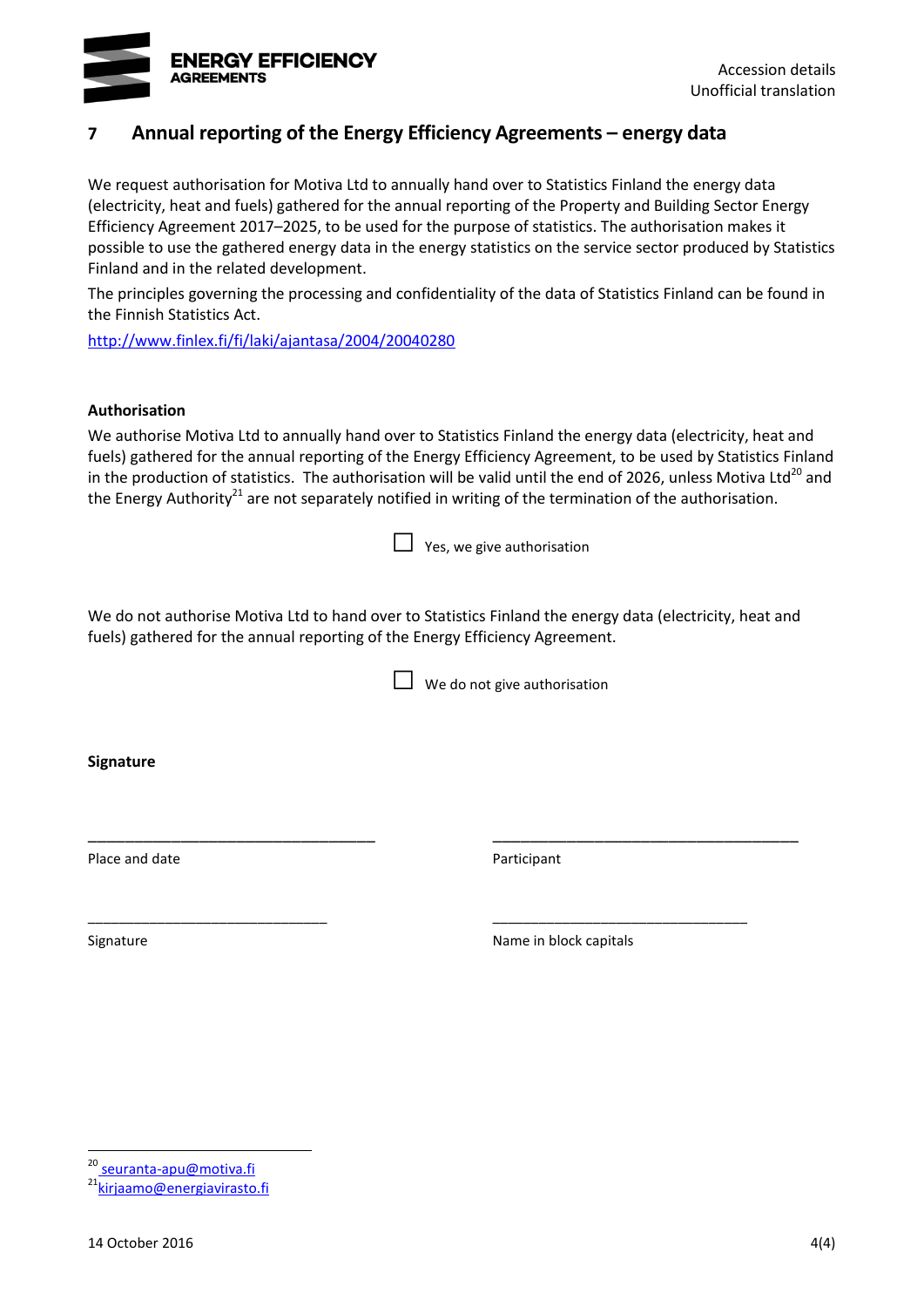

# Property and Building Sector Energy Efficiency Agreement Housing properties **Rental Housing Property Action Plan**

With this Action Plan RAKLI – The Finnish Association of Building Owners and Construction Clients (hereinafter RAKLI) shall implement the Property and Building Sector Energy Efficiency Agreement, which is an agreement on the promotion of energy efficiency among the property and building sector in 2017–2025, signed by the Ministry of the Environment (hereinafter ME), the Ministry of Economic Affairs and Employment(hereinafter MEAE), the Energy Authority and RAKLI.

In accordance with the Property and Building Sector Energy Efficiency Agreement, the Rental Housing Property Action Plan steering group monitors and guides the implementation of the Action Plan and its targets and, when necessary, makes proposals on its development.

This Action Plan presents the targets and obligations to which the participant joining the Property and Building Sector Energy Efficiency Agreement (hereinafter the Participant) is committed itself to, and the procedures for termination of the agreement, for dismissal of the Participant, and for the Participant's withdrawal, and any potential consequences. In addition, this Action Plan presents the actions by the ME, the MEAE, the Energy Authority and RAKLI in accordance with the Property and Building Sector Energy Efficiency Agreement, and the relationship to the implementation of the Energy Efficiency Act in a large company.

The ministry responsible for the Rental Housing Property Action Plan is the Ministry of the Environment (ME).

# **1 Agreement period, target group and joining the agreement scheme**

### **1.1 Agreement period and agreement terms**

The agreement period 2017–2025 of the Property and Building Sector Energy Efficiency Agreement is divided into two two agreement and terms: term 2017–2020 (4 years) and term 2021–2025 (5 years), the total agreement period being 9 years.

### **1.2 Target group**

In general, the Property and Building Sector Energy Efficiency Agreement can be joined, through the Rental Housing Property Action Plan, by such RAKLI's member companies and organisations that own rental, right-ofoccupancy and/or part-ownership housing. A municipality joining the Municipalities' Energy Efficiency Agreement primarily includes its residential building stock in this Action Plan<sup>1</sup>.

#### **1.3 Joining the agreement**

Joining the Property and Building Sector Energy Efficiency Agreement means that a participant joins in the Rental Housing Property Action Plan and/or Commercial Property Action Plan of the Property and Building Sector Energy Efficiency Agreement with a separate accession document.

<span id="page-6-0"></span>In general, the Participant includes all energy use<sup>2</sup> under its control in the Property and Building Sector Energy Efficiency Agreement. In addition to joining this Rental Housing Property Action Plan, the Participant joins the Commercial Property Action Plan of the Property and Building Sector Energy Efficiency Agreement, if necessary.

<sup>2</sup> Electricity, heat and fuels

 $1$  The rental housing companies and right-of-occupancy housing companies owned partially or fully by municipalities shall primarily be included in the Rental Housing Property Action Plan of the Property and Building Sector Energy Efficiency Agreement. However, if this service is of a small-scale type (the number of dwellings is below 500), a municipality can include its energy use and operations in the Municipalities' Energy Efficiency Agreement.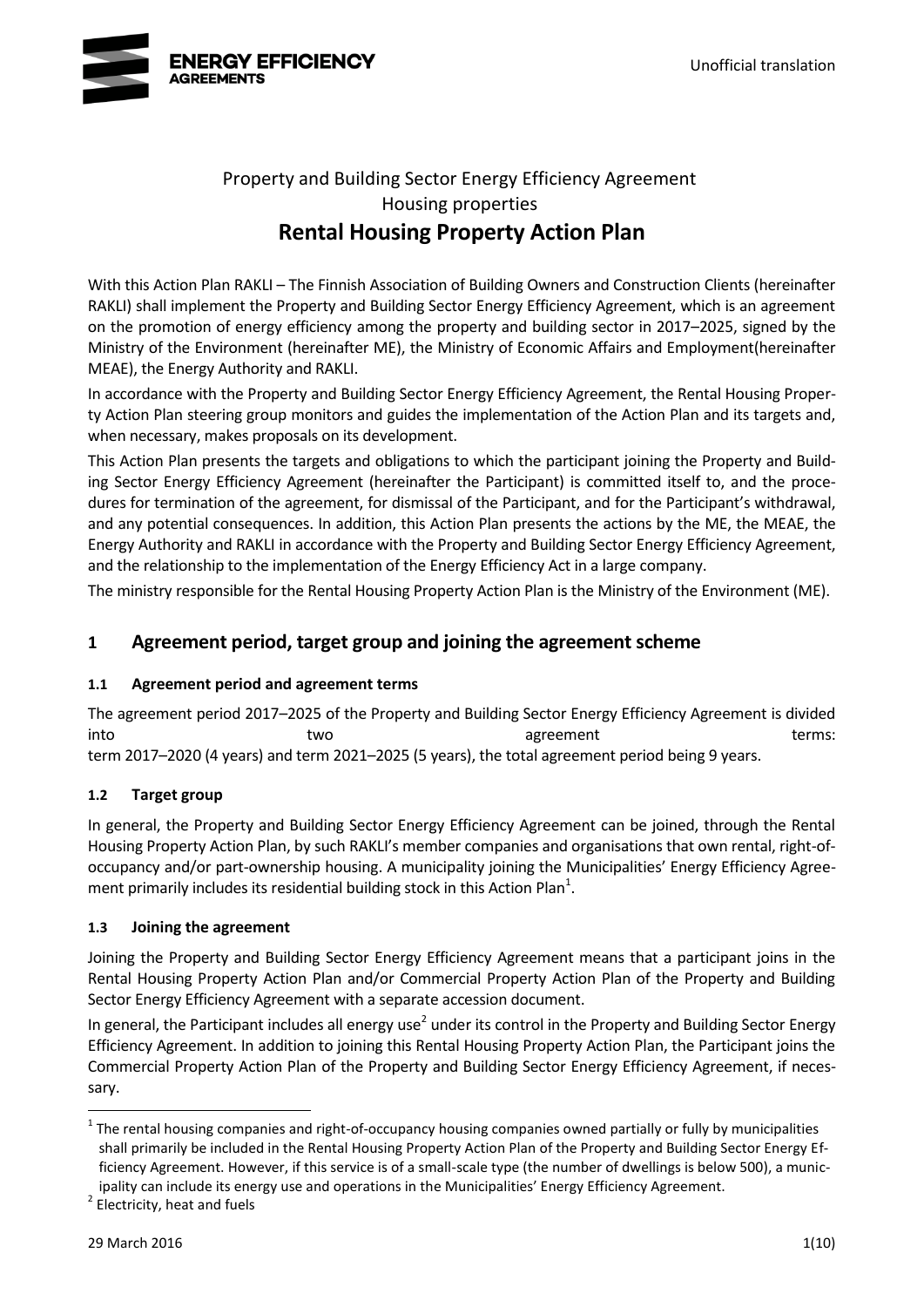

To join the Property and Building Sector Energy Efficiency Agreement, the Participant must send an appropriately filled accession document and the accession details attached to the document to RAKLI. The Participant joins the Property and Building Sector Energy Efficiency Agreement once RAKLI has established that the relevant accession document for this Action Plan, signed by the Participant, and the accession details are in due form and the association has submitted a copy of the documents to Motiva Ltd to be entered into the participant register. RAKLI will notify the Participant if the accession to the Property and Building Sector Energy Efficiency Agreement is rejected.

The procedures for a participant to terminate its membership or for dismissing a participant from the scheme and any potential consequences are described in section 5.

# **2 Targets of the Action Plan**

#### **2.1 Target of RAKLI**

The target of RAKLI is to include at least 60% of the combined floor area of its member organisations' rental, right-of-occupancy and part-ownership dwellings within the scope of the Rental Housing Property Action Plan by 1 January 2017, and at least 80% by 31 December 2018.

The shared indicative energy savings target (GWh) of the Action Plan for 2017–2025 is 7.5% in 2025 and the intermediate target is 4% in 2020, calculated from the energy use of the member organisations included in the target group of the Action Plan.

#### **2.2 Targets of the Participant**

### 2.2.1 **Targets of the Participant to improve the efficiency of the energy use of its own operations**

#### **Setting the target**

As a general rule, achieving the indicative target of the Action Plan requires that each participant joining this Action Plan sets an indicative energy savings target of at least 7.5% for 2017–2025 and an intermediate target of 4% for 2020 when they join the Energy Efficiency Agreement (2017–2025).

A Participant that has participated in the previous agreement period and wants to use the savings reported to the monitoring system of the Energy Efficiency Agreement scheme concerning the actions implemented during the period of 2014–2016, must set an indicative energy savings target of at least 10.5% for 2014–2025 and an intermediate target of 7% for 2020.

The Participant includes all of its energy use in the Property and Building Sector Energy Efficiency Agreement, as referred to in section 1.3. On joining the Action Plan, the Participant presents an indicative energy savings target in its accession document as the amount of energy (MWh) in 2020 and 2025. These targets are calculated from the amount of energy, included in this Action plan, that represents the Participant's normal operation during the latest calendar year available at the time of accession.

If the relative (%) improvement target set by the Participant changes fundamentally from the original due to significant structural or ownership changes that have taken place during the validity of the agreement, the Participant may adjust the savings target (MWh) for 2020 and 2025 to correspond with the new situation by agreeing on the matter with RAKLI and reporting the change and its reasons in connection with the next annual reporting following the change into the monitoring system of the Energy Efficiency Agreement scheme.

#### **Monitoring the achievement of the energy savings target set by the Participant**

An action can be accepted for monitoring the achievement of an indicative energy savings target, if the action is implemented during the period for setting the savings target (2017–2025 or 2014–2025, as described above) selected by the Participant and specified in the accession document, if it is reported to the monitoring system of the Energy Efficiency Agreement scheme, if the energy conservation impact of the action is still val-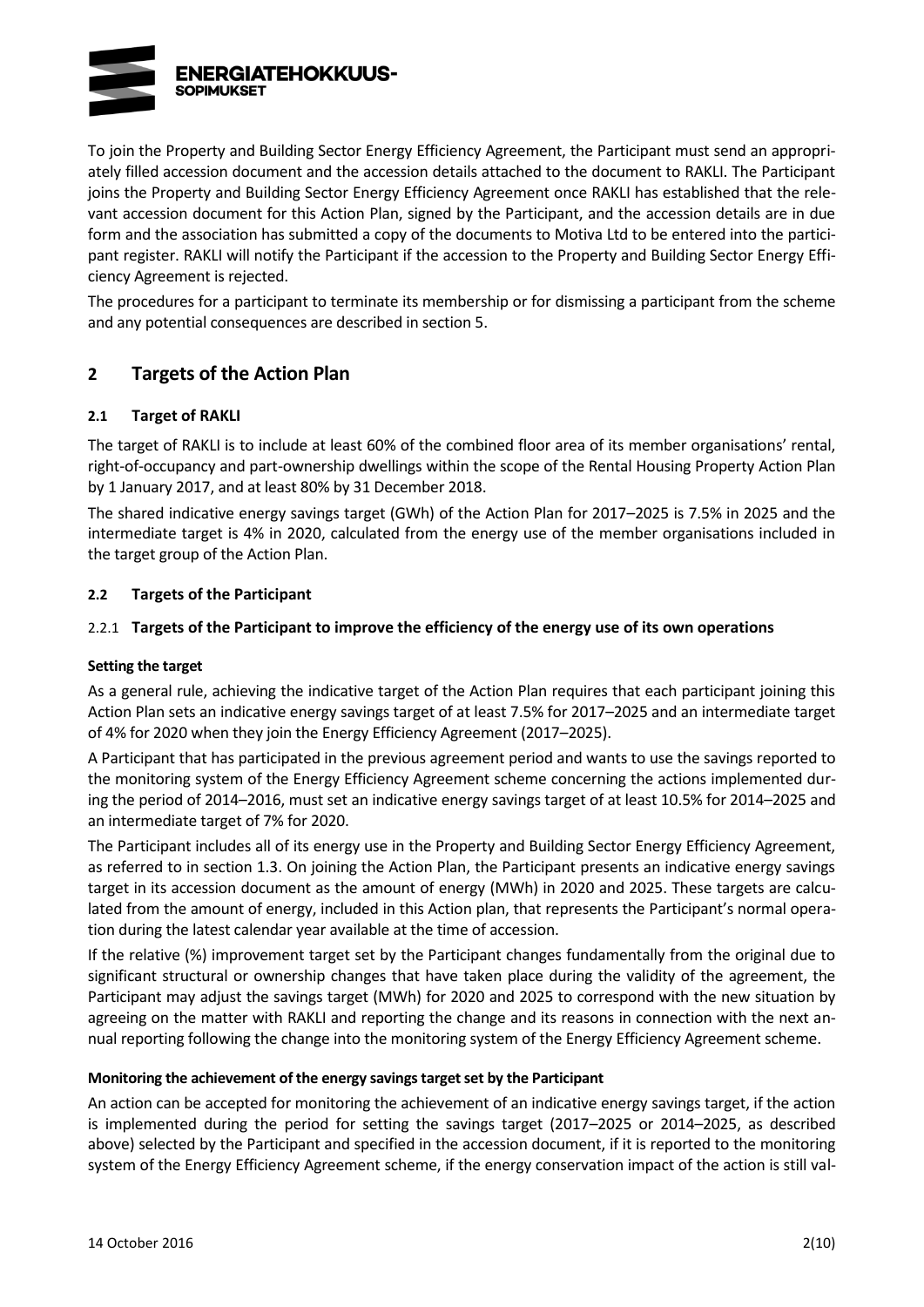

id during the year in question, and if the action concerns the energy use included in the Participant's target calculation.

In this Action Plan, energy conservation means the reduction of the targeted energy consumption from the current level achieved by active measures, compared to the amount of energy that would be consumed without active measures. Correspondingly, the reduction of future energy consumption achieved by active measures can be counted as energy conservation.<sup>3</sup> The amount of saved energy (kWh/a) is determined by measuring and/or by a calculation, in which case the consumption subject to the energy efficiency improvement measure is estimated before and after the implementation of the measure, whilst ensuring normalisation for external conditions that affect energy consumption.

The Participant's energy use<sup>2</sup>[in](#page-6-0)cluded in the agreement in the target years 2020 and 2025 is not required to be lower than the baseline included in the agreement.

Calculation is most often used for evaluating the conservation impact of the efficiency improvement measures that are reported into the monitoring system of the Energy Efficiency Agreement scheme and used in monitoring the achievement of the Participant's target. General instructions on calculating the savings of energy saving measures and on the related documentation can be found in the document [Ener](http://www.energiatehokkuussopimukset.fi/fi/tietoa_sopimuksista/sopimustoiminnan_kulmakivet/seuranta_ja_raportointi/saastojen_laskenta/)[giansäästötoimenpiteet energiansäästösopimuksissa](http://www.energiatehokkuussopimukset.fi/fi/tietoa_sopimuksista/sopimustoiminnan_kulmakivet/seuranta_ja_raportointi/saastojen_laskenta/) – Säästölaskennan yleisiä pelisääntöjä (energy saving measures in the Energy Efficiency Agreements – general principles for energy savings calculation, available only in Finnish) on the Energy Efficiency Agreement scheme's website.

#### 2.2.2 **Targets of the Participant to improve the efficiency of the residents' energy use**

The Participant implements measures that aim to increase its residents' awareness of the possibilities and importance of improving the efficiency of energy use.

#### 2.2.3 **Targets of the Participant concerning property maintenance**

The Participant ensures that the targets for improving the efficiency of energy use required by this Action plan are taken into consideration when defining tasks of the companies providing property maintenance services for the building stock within the scope of this Action Plan, when selecting such companies on the basis of tendering, and when making property maintenance agreements.

### **3 Implementation of the Action Plan**

#### **3.1 RAKLI**

The obligations of RAKLI are related to the implementation of the Rental Housing Property and Commercial Property Action Plans of the Property and Building Sector Energy Efficiency Agreement.

In order to achieve the targets of the Action Plan, RAKLI shall

- encourage and advise its member companies and/or organisations or similar bodies to join the Property and Building Sector Energy Efficiency Agreement, and take part in supporting the implementation of the agreement scheme
- receive the accession document signed by the Participant, verify that it is in due form, and submit the document signed to Motiva Ltd to be entered into the participant register
- together with Motiva Ltd, monitor the implementation of the savings targets of the participants which have joined this Action Plan

 $3$  For example, the construction of new buildings with stricter requirements than what are specified or the procurement of equipment that is higher than ecodesign level.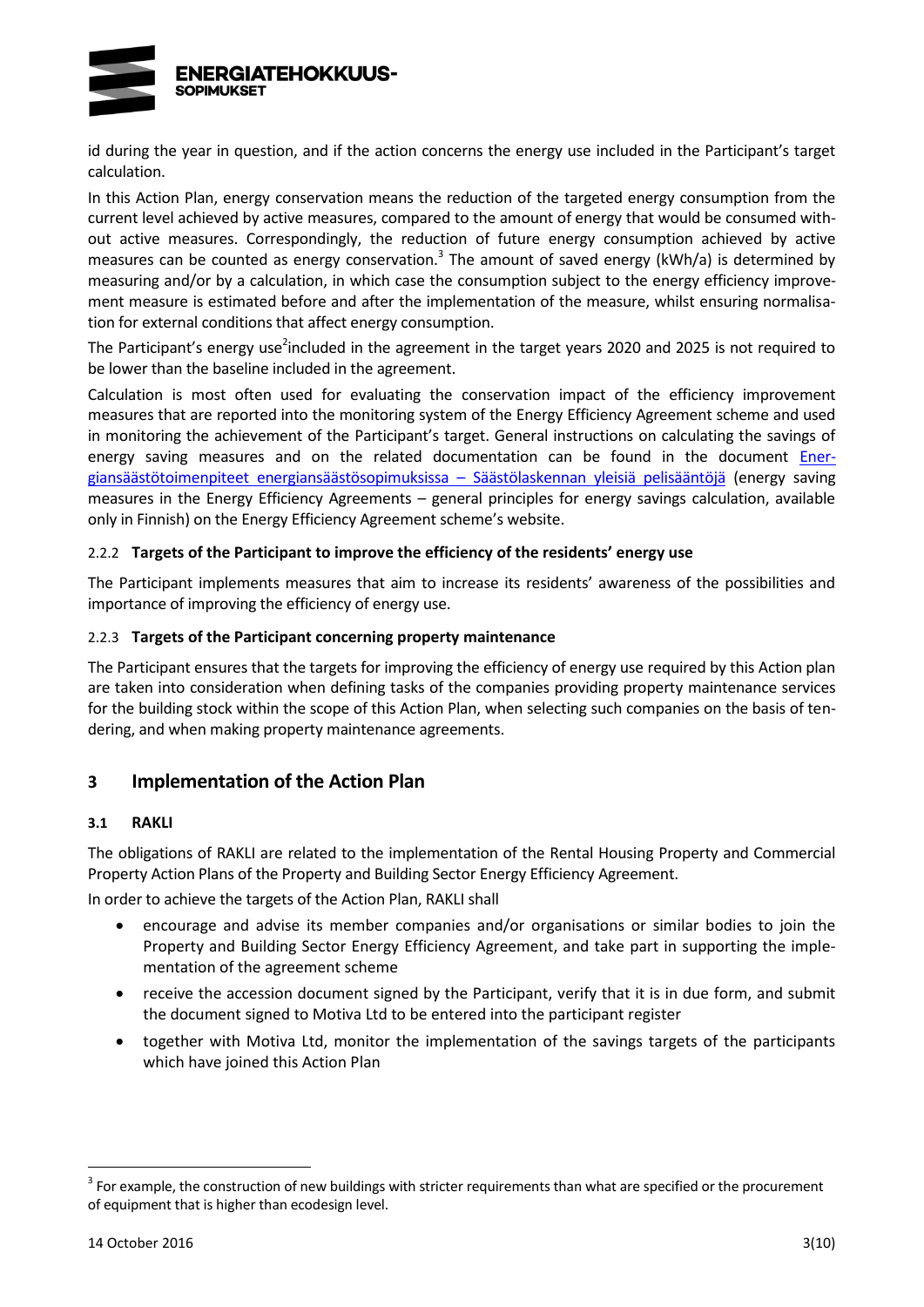

- <span id="page-9-0"></span> advise the participants which have joined the Action Plan in the implementation of participantspecific reporting, and participate in the drawing up of the annual monitoring report<sup>4</sup>related to the Action Plan
- participate in the implementation of the development and pilot projects related to the implementation of the Action Plan together with other parties to the agreement
- participate in the development of the property and building sector agreement scheme together with the ministries, the Energy Authority, and any other bodies participating in the implementation of the agreement scheme
- at its discretion, accept participants outside its membership to participate in the Rental Housing Property Action Plan, and specify an appropriate annual fee for the said participants
- implement the steering group's possible decision on the dismissal of the Participant.

### **3.2 Ministry of the Environment (the ministry responsible for the Action Plan)**

In order to achieve the targets and taking into account the available appropriations, the Ministry of the Environment shall

- participate in the development of the Property and Building Sector Energy Efficiency Agreement scheme together with RAKLI, the Ministry of Employment and the Economy, the Energy Authority, and any other bodies participating in the implementation of the agreement scheme
- prepare the provisions and procedures for financial support related to the energy audits of housing properties and energy efficiency investments, and develop these procedures, so that joining an Action Plan is taken into account as a factor that increases the support, where possible
- participate in the implementation of the development and pilot projects related to the implementation of the Rental Housing Property Action Plan, together with other parties to the agreement
- allocate resources for Motiva Ltd, so that Motiva can maintain the Rental Housing Property Action Plan participant register, produce information required for monitoring the implementation of the targets and realisation of the impacts of the agreement, monitor the implementation of the Rental Housing Property Action Plan, support the communication of the agreement scheme, participate in the development of the Property and Building Sector Energy Efficiency Agreement scheme, maintain and develop the monitoring system of the agreement scheme, compile the annual report of the Rent[a](#page-9-0)l Housing Property Action Plan and participate in the production of the report's data<sup>4</sup>, support the execution of the Participants' agreement by, for example, producing communication and training material on good practices, and participate in the co-ordination and implementation of any development and pilot projects related to the Rental Housing Property Action Plan.

### **3.3 Ministry of Economic Affairs and Employment**

In order to achieve the targets and taking into account the available appropriations, the Ministry of Economic Affairs and Employment shall

 participate in the development of the Property and Building Sector Energy Efficiency Agreement scheme together with RAKLI, the Ministry of the Environment, the Energy Authority, and any other bodies participating in the implementation of the agreement scheme, in so far as the tasks are not transferred to the Energy Authority.

### **3.4 Energy Authority**

In order to achieve the targets and taking into account the annual available appropriations, the Energy Authority, under the guidance of the MEAE, shall

 $<sup>4</sup>$  The monitoring report of the Action Plan is summarised from the data reported annually by the participants.</sup>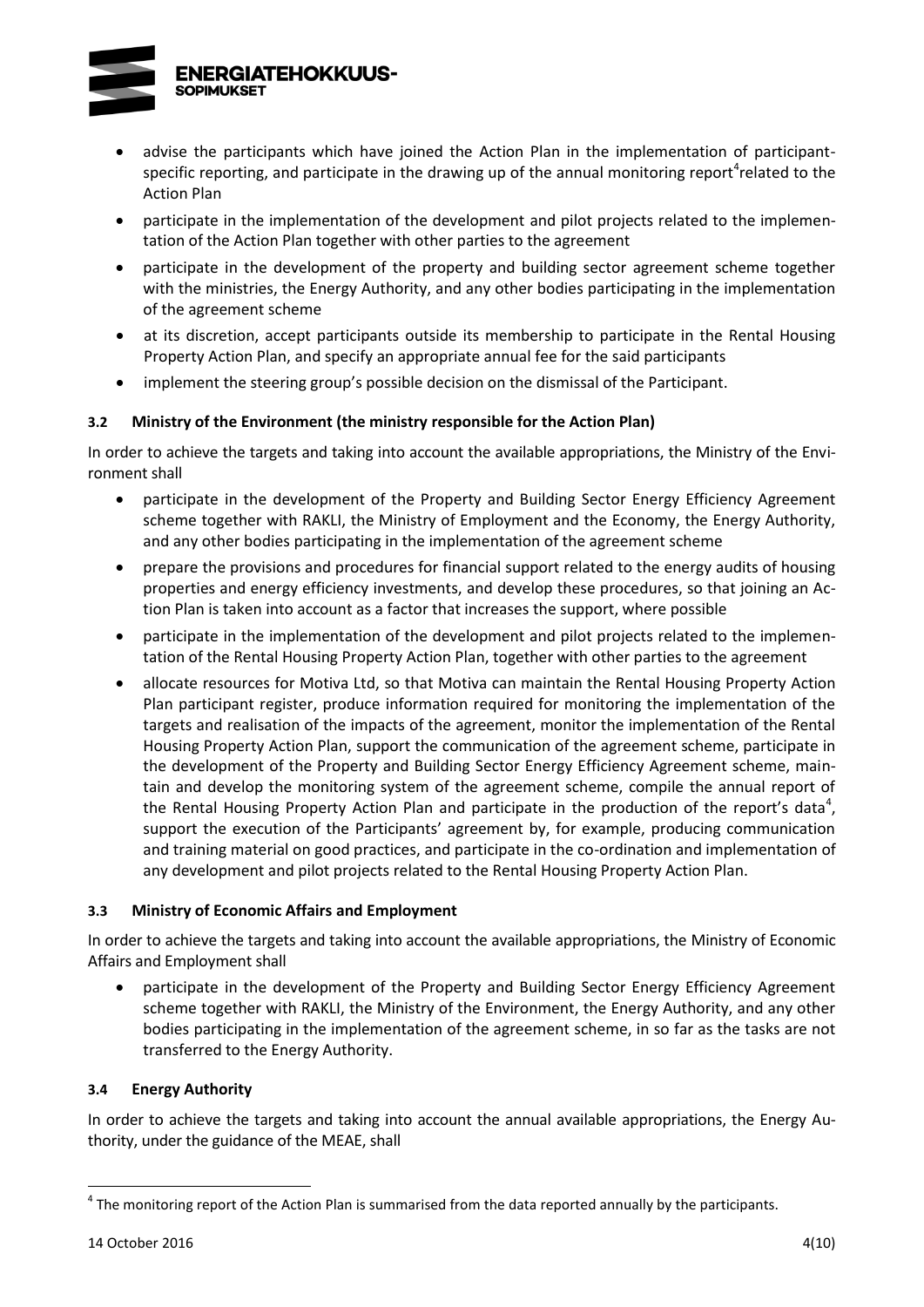

- participate in the implementation of the Energy Efficiency Agreement scheme with adequate resources
- participate in the development of the Property and Building Sector Energy Efficiency Agreement scheme together with RAKLI, the ministries, and any other bodies participating in the implementation of the agreement scheme, in so far as the tasks are assigned by the Ministry of Economic Affairs and Employment to the Energy Authority
- monitor the implementation of the targets of the Property and Building Sector Energy Efficiency Agreement
- monitor the fulfilment of the agreement obligations of the participants, send the Participant a notification on the failure to meet the agreement obligations and, if necessary, present the issue concerning the failure to meet the agreement obligations to the steering group.

### **3.5 Obligations and actions of the participant**

### 3.5.1 **Obligations of the Participant to improve the efficiency of the energy use of its own operations**

The functional target of the Property and Building Sector Energy Efficiency Agreement is to include the continuous improvement of energy efficiency as part of the management systems used or to be introduced by the Participant. Continuous improvement of energy efficiency requires the managements' commitment, setting of long-term goals and targets, and systematic implementation and monitoring of these goals and targets.

The Participant commits itself to the continuous improvement of energy efficiency and to other obligations and actions allocated to the Participants by this Action Plan, whenever it is technically and economically justifiable, taking health, safety and environmental aspects into consideration.

#### **Organisation and planning of operations**

<span id="page-10-0"></span>On joining the agreement, the Participant appoints a participant-specific person in charge and, if the Participant so wishes, building type-specific<sup>5</sup> persons in charge. The participant-specific person in charge of the agreement acts as a contact person in matters related to the implementation of this Action Plan, and also as the building type-specific person in charge, unless such persons are not specified separately.

The Participant draws up a participant-specific energy efficiency improvement plan, according to the schedule below. The plan must specify the actions and targets concerning the obligations specified in section 3.5.1. The energy efficiency improvement plan must also include the actions and targets concerning the residents and property maintenance (sections 3.5.2 and 3.5.3).

A participant that has not participated in the Rental Housing Property Action Plan of the Property and Building Sector Energy Efficiency Agreement in 2010−2016:

- Within one year of joining this Action Plan
	- o specifies the responsibilities of energy efficiency activities and
	- $\circ$  id[e](#page-6-0)ntifies its energy use<sup>2</sup> in each building type by energy type (real estate electricity, heat and fuels), and identifies its water consumption.
- Within two years of joining this Action Plan
	- o establishes the possibilities of improving the efficiency of energy use. This can be carried out with, for example, energy audits or other similar studies<sup>6</sup>
	- $\circ$  sets the targets for improving the efficiency of energy use for each building type, whenever it is appropriate

<sup>&</sup>lt;sup>5</sup> The building types are 'residential blocks of flats' and 'terraced and detached houses'.

 $^6$  Energy audits and/or other similar studies that are carried out on the building stock included in the Action Plan within a few years before the Participant joins the agreement can also be used.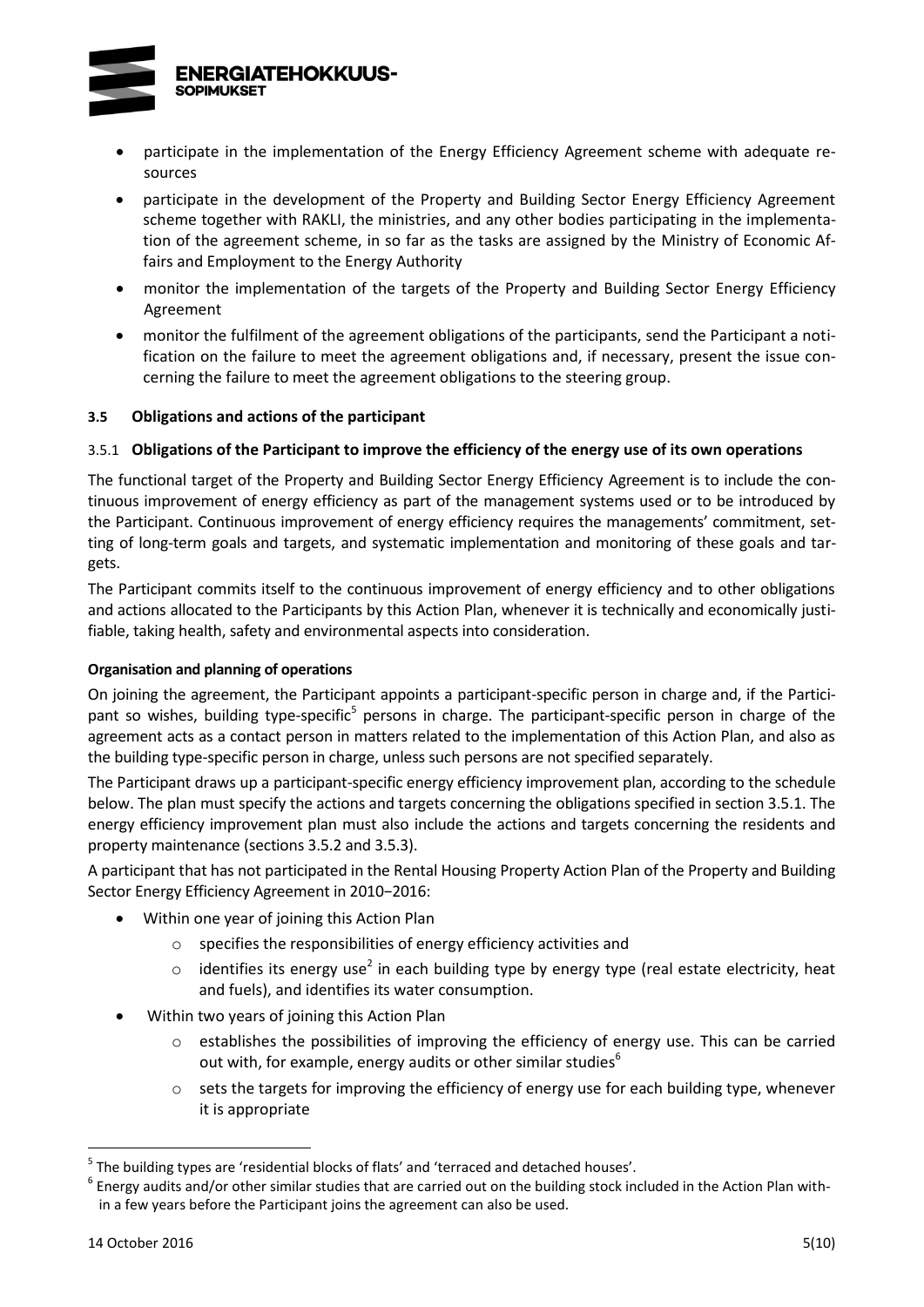

- $\circ$  draws up a schedule for the implementation of cost-effective energy efficiency improvement measures.
- Reviews the improvement plan annually and, when necessary, updates the plan.

A participant that has participated in the Rental Housing Property Action Plan of the Property and Building Sector Energy Efficiency Agreement in 2010−2016 and has drawn up the improvement plan as specified above:

Reviews the improvement plan annually and, when necessary, updates the plan.

#### **Improvement of energy efficiency**

The Participant implements the energy efficiency improvement measures according to the prepared improvement plan, and monitors the change in energy efficiency and the implementation of the set targets.

Any energy saving measures in the building stock included in the target group of the Action Plan must always be implemented without compromising the indoor air quality.

#### **Annual reporting**

<span id="page-11-0"></span>The Participant reports by the end of March each year<sup>7</sup>on the previous year's energy use, on the related efficiency measures, and on the realisation of the said measures and any other activities related to the Action Plan into the monitoring system of the Energy Efficiency Agreement scheme to the extent required by the system.

As a general rule, all reporting of the Participant, concerning the energy, building stock and action data<sup>8</sup>, is to b[e](#page-10-0) made by building type<sup>5</sup>, divided by age group.

The actions related to other agreement obligations, so-called measures for the implementation of the continuous improvement, and the actions concerning the residents and property maintenance can be reported at the participant level or at the building type level. The reporting level for the information in the monitoring system of the Energy Efficiency Agreement scheme is agreed upon with Motiva on accession.

Based on the principles described above, the information to be reported annually by the Participant include the following:

- energy use and property stock data
- efficiency improvement measures related to energy use, implemented by the Participant during the monitoring year, and the estimated energy conservation impacts and investment costs of the said measures
- monitoring of the progress of other actions related to the implementation of this Action Plan to the extent required by the monitoring system.

#### **Training and internal communication**

The Participant organises training for its personnel, so that the personnel has the necessary information and skills related to its own tasks and operations and the preparedness for the efficient use of energy.

The Participant keeps the personnel informed of the set targets and measures for the implementation of the continuous improvement of energy efficiency and of the achieved results.

<sup>7</sup> On joining the Property and Building Sector Energy Efficiency Agreement, the Participant commits itself to reporting the corresponding data for 2025 in 2026. If the Participant withdraws from the agreement on 31 December 2020, it commits itself to reporting the data for 2020 in 2021.

 $8$  Actions can also be reported at the participant level.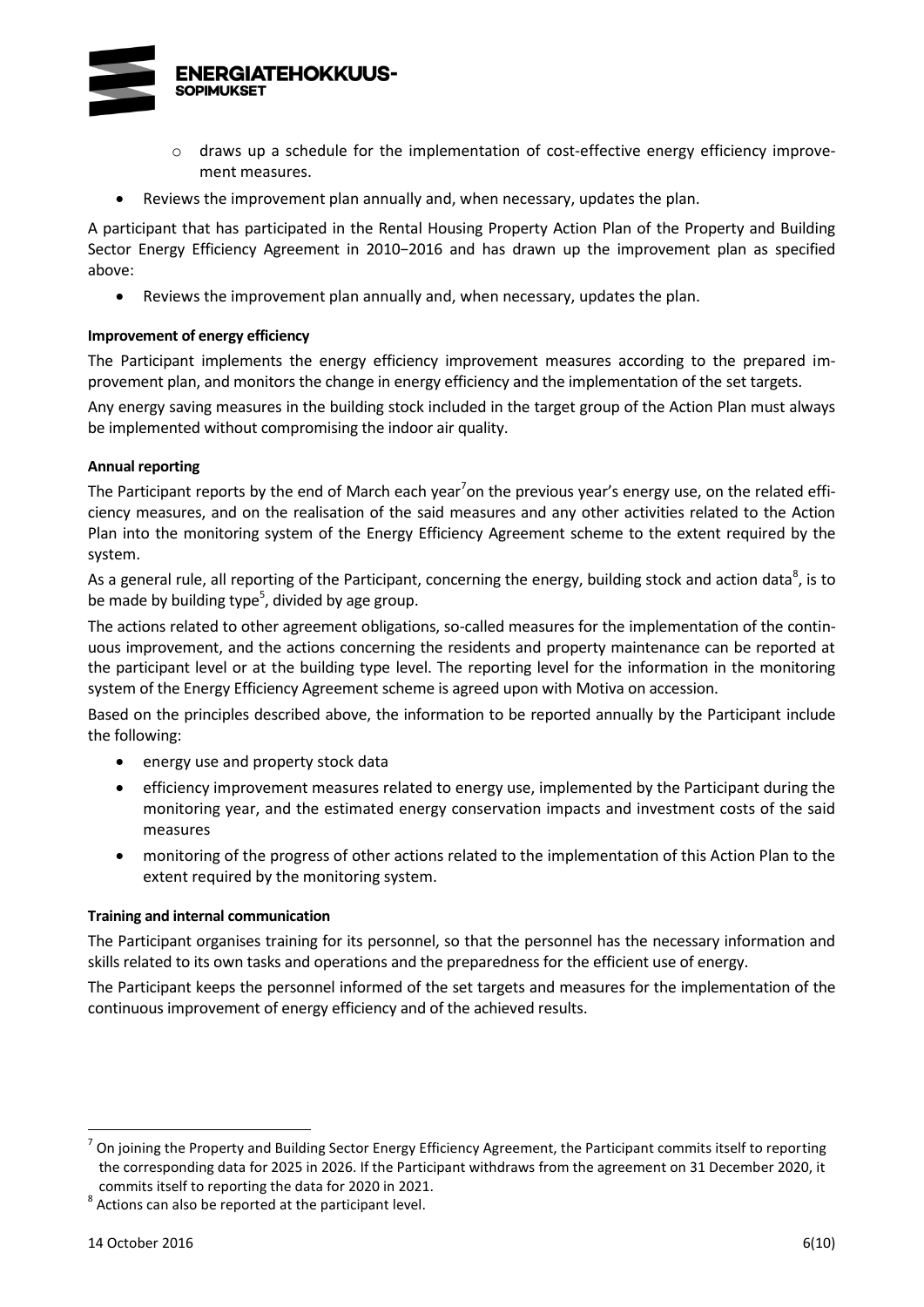

#### **Energy efficiency in planning and procurement**

The Participant includes energy efficiency as part of its procurement procedure, so that, in addition to procurement costs, lifetime costs and service life are taken into account in purchasing, renting, planning and investment.

#### **New energy-efficient technology and procedures**

The Participant aims to introduce new energy-efficient technology whenever it is technically and economically justifiable, taking health, safety and environmental aspects into consideration.

#### **Renewable energy**

The Participant aims to increase the use of renewable energy sources whenever it is technically and economically justifiable, taking health, safety and environmental aspects into consideration.

#### 3.5.2 **Actions of the Participant to improve the efficiency of the residents' energy use**

In order to improve the efficiency of the residents' energy use, the Participant ensures that its residents are systematically provided with information and advice on use that promote energy efficiency. The Participant aims to support resident activities, so that continuous improvement of energy efficiency is taken into account.

The Participant aims to promote monitoring that is based on submetering by dwelling unit, and aims to move towards invoicing that is based on actual energy consumption, whenever it is technically possible and can be implemented in a fair way, and if the resulted property-specific savings will be higher than the costs.

The energy efficiency improvement plan referred to in section 3.5.1 also includes the actions and targets concerning the residents.

### 3.5.3 **Actions of the Participant concerning property maintenance**

When defining tasks of the companies providing property maintenance services, when selecting such companies on the basis of tendering, and when making property maintenance agreements, the Participant obligates the related companies to contribute to ensuring that the property maintenance scheme arranged for the building stock included in the Energy Efficiency Agreement is comprehensive, target-oriented and includes proper assignment of responsibilities, so that the scheme creates the conditions for the implementation of the energy-efficiency targets set in this Action Plan. The Participant monitors the implementation of the obligations related to energy efficiency and specified in the property maintenance agreements, according to the plan.

The Participant promotes the introduction of site-specific, monthly-level consumption monitoring in the entire residential building stock subject to the Action Plan, and sets the targets for its coverage. Consumption monitoring includes the monitoring of the Participant's heat, real estate electricity, fuel and water consumption related to the target. In addition to consumption monitoring, specific energy and water consumption are monitored (kWh/m<sup>2</sup> and kWh/m<sup>3</sup>, and, for water consumption, l/m<sup>3</sup>/year and l/resident/day).

The energy efficiency improvement plan referred to in section 3.5.1 also includes the actions and targets concerning property maintenance.

#### **3.6 Implementation of agreement obligations with an energy management system**

If a participant which has joined the Property and Building Sector Energy Efficiency Agreement so wishes, it can, instead of the obligations described in section 3.5.1, commit itself to the continuous improvement of energy efficiency by introducing an Energy Efficiency System EES<sup>9</sup> within 12 months of joining the Energy Efficiency Agreement. A management review is carried out to ensure that the selected energy efficiency or ener-

<sup>&</sup>lt;sup>9</sup> Instead of the Energy Efficiency Syste[m EES,](http://www.energiatehokkuussopimukset.fi/fi/tietoa_sopimuksista/sopimustoiminnan_kulmakivet/jatkuva_parantaminen/energiatehokkuusjarjestelma/) the participant can alternatively introduce an Energy Efficiency System [EES](http://motiva.fi/toimialueet/energiakatselmustoiminta/pakollinen_suuren_yrityksen_energiakatselmus/energiatehokkuusjarjestelma_etj)<sup>+</sup> or an ISO 50001 energy management system.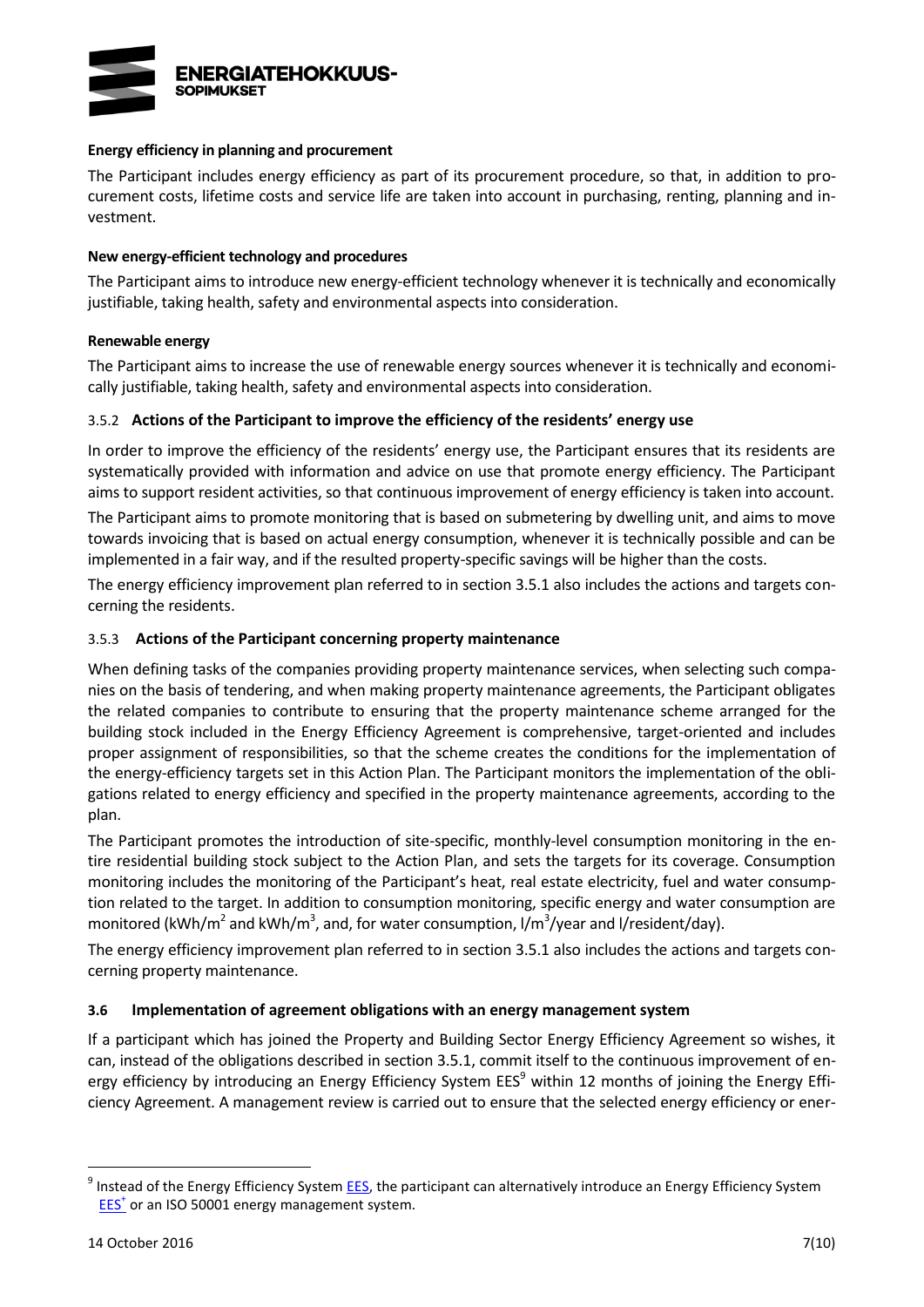

gy management system is appropriately implemented. In such a case, the participant commits itself to using the system<sup>10</sup>throughout the agreement period.

The Participant also includes the actions and targets concerning the tenants and property maintenance (sections 3.5.2 and 3.5.3) in the energy management system.

On joining the agreement, the Participant appoints a participant-specific person in charge and, if the Participant so wishes, building type-spe[c](#page-10-0)ific<sup>5</sup> persons in charge. The participant-specific person in charge of the agreement acts as a contact person in matters related to the implementation of this Action Plan, and also as the building type-specific person in charge, unless such persons are not specified separately.

The Pa[r](#page-11-0)ticipant commits itself to reporting by the end of March each year<sup>7</sup> on the previous year's energy use, on the related efficiency measures, and on the realisation of the said measures and any other activities related to the Action Plan into the monitoring system of the Energy Efficiency Agreement scheme to the extent required by the system.

In addition, the Participant aims to introduce new energy-efficient technology whenever it is technically and economically justifiable, taking health, safety and environmental aspects into consideration. In addition, the Participant aims to increase the use of renewable energy sources whenever it is technically and economically justifiable, taking health, safety and environmental aspects into consideration.

# **4 Steering group**

The activities in accordance with this Action Plan are guided by the steering group specified in the Property and Building Sector Energy Efficiency Agreement. RAKLI appoints the chairman of the steering group and the Ministry of the Environment appoints the vice-chairman of the steering group. The steering group decides on the group's secretary and other members and experts to be invited to the group.

The tasks of the steering group include:

- Providing general instructions and interpretations related to the implementation of the Action Plan, when necessary.
- Monitoring the implementation of the targets of the Action Plan.
- Preparing the proposals for necessary changes, if it seems unlikely that the indicative energy savings targets of the Action Plan set for 2020 and 2025 can be achieved, based on the monitoring of the Action Plan. At the same time, it will be agreed on how to implement the changes, together with the Participants which have joined the agreement.
- Participating in the conception and preparation of the development and pilot projects related to the execution of the agreement, together with the participants and any other bodies participating in the implementation of the agreement scheme.
- Deciding, by the end of 2019, on the targets and accession procedures to be set for the participants which will join in the second agreement term 2021–2025 only.
- Deciding on the dismissal of the Participant in accordance with section 5.2.
- Deciding on the completion of unfinished projects, if a signatory party/parties to the Property and Building Sector Energy Efficiency Agreement withdraw from the agreement or the Property and Building Sector Energy Efficiency Agreement is terminated.

<sup>10</sup> EES, EES+ or ISO 50001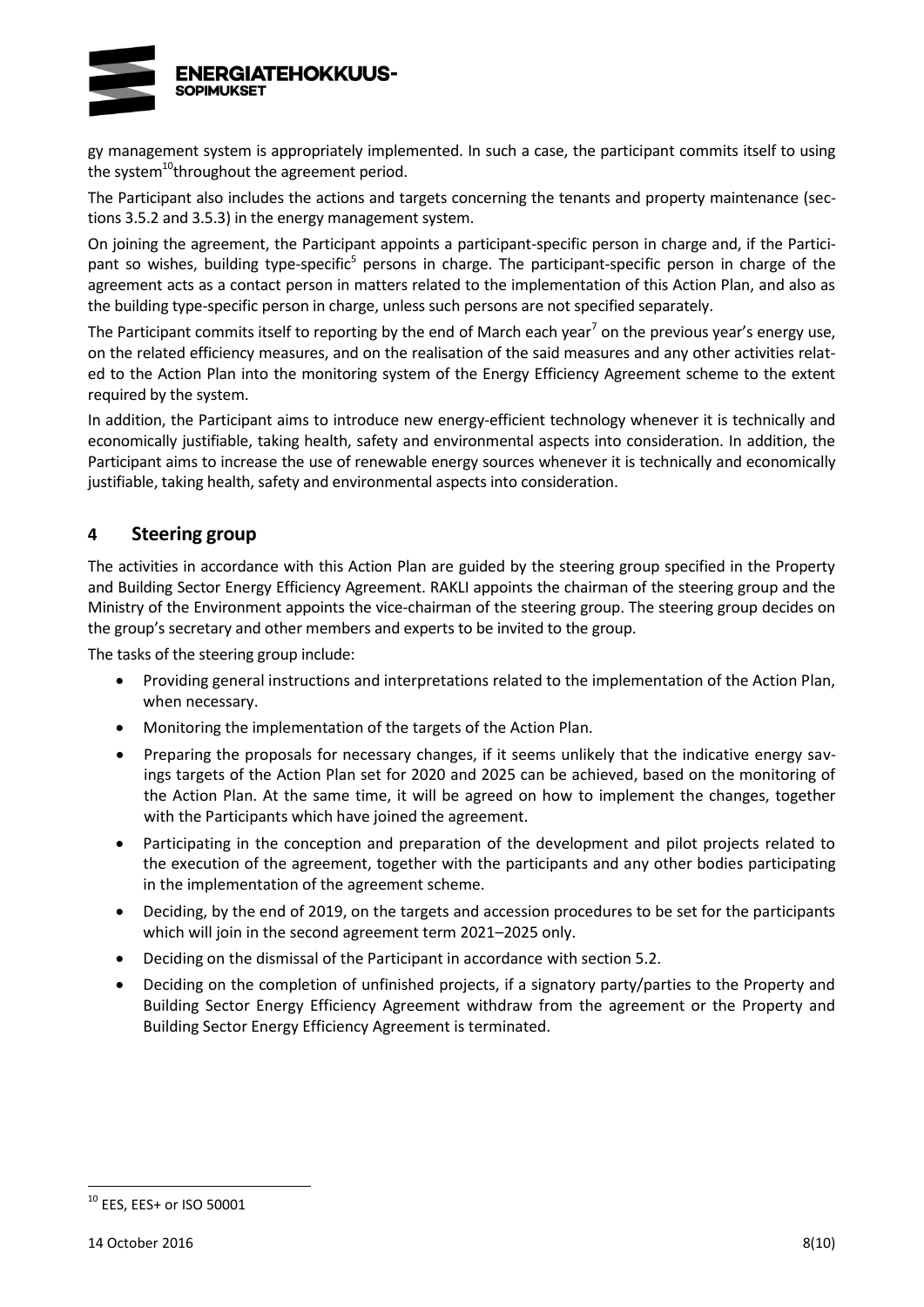

# **5 Termination of the agreement, dismissal from the agreement, potential consequences and withdrawal from the agreement**

### **5.1 Termination by the Participant's withdrawal from the agreement and potential consequences**

<span id="page-14-0"></span>The Participant may withdraw from the Property and Building Sector Energy Efficiency Agreement by notifying the Energy Authority<sup>11</sup> and RAKLI thereof in writing. In its notice of withdrawal, the Participant commits itself to reporting any energy subsidies received during the agreement period on the basis of the Energy Efficiency Agreement.

The energy subsidies granted on the basis of this agreement and received by the Participant withdrawing from the Energy Efficiency Agreement may be collected, according to the conditions on the recovery recorded in the subsidy decision in question. The authority that has granted the subsidy will decide on the collection separately for each case.

### **5.2 Dismissing a participant from the Property and Building Sector Energy Efficiency Agreement and potential consequences**

A participant may be dismissed from the Property and Building Sector Energy Efficiency Agreement, if the Participant does not fulfil the obligations it has undertaken on joining the agreement. A ground for dismissal may be repeated failures to implement the Participant's obligations in accordance with the agreement or to report the required information into the monitoring system of the Energy Efficiency Agreement scheme.

Upon detecting a failure to fulfil an agreement obligation, the Energy Authority will send the Participant a notification. If the Participant does not correct its operations appropriately within the prescribed time limit, the Energy Authority will present the issue to the steering group of the Action Plan the Participant has joined in. The steering group will discuss the issue and decide on further actions concerning the Participant's failure. The decision on the possible dismissal of the Participant will be made in the steering group.

The energy subsidies granted on the basis of this agreement and received by the Participant dismissed from the Property and Building Sector Energy Efficiency Agreement may be collected, according to the conditions on the recovery recorded in the subsidy decision in question. The authority that has granted the subsidy will decide on the collection separately for each case.

### **5.3 Withdrawal of the Participant from the Property and Building Sector Energy Efficiency Agreement on 31 December 2020**

If the Participant submits an appropriately filled accession document for the Property and Building Sector Energy Efficiency Agreement by 31 December 2018, the Participant may withdraw from the agreement at the end of the fir[s](#page-11-0)t agreement term on 31 December 2020 without being subjected to consequences<sup>7</sup>. The Partic-ipant must notify the Energy Authority<sup>[11](#page-14-0)</sup> and RAKLI in writing of the withdrawal by the end of 2020.

The withdrawal procedure described here does not apply to the participants whose accession document is submitted to RAKLI on 1 January 2019 or later.

<sup>11&</sup>lt;sub>[kirjaamo@energiavirasto.fi](mailto:kirjaamo@energiavirasto.fi)</sub>